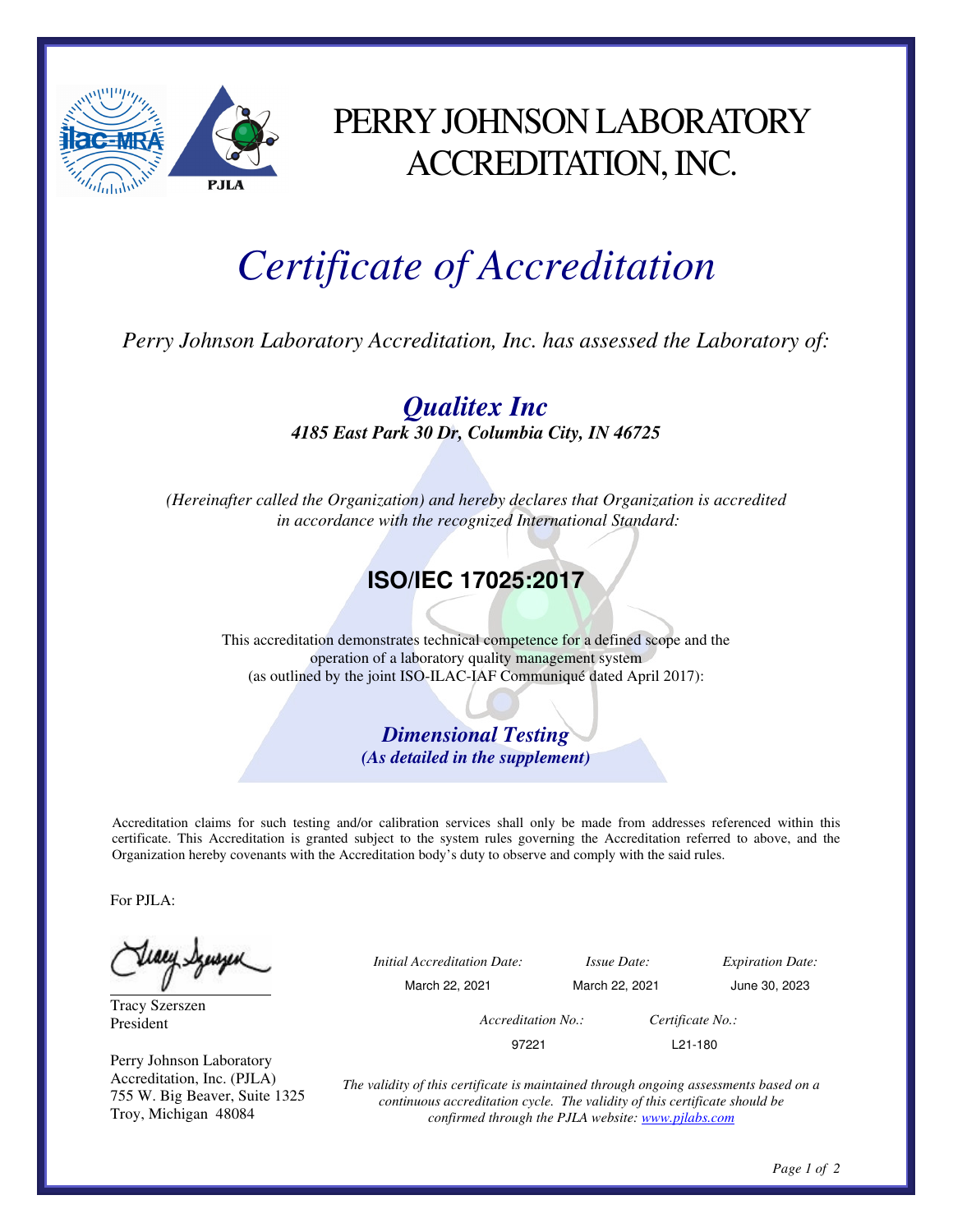

*Certificate of Accreditation: Supplement* 

#### **Qualitex Inc**

4185 East Park 30 Dr, Columbia City, IN 46725 Contact Name: Rick Williams Phone: 260-244-7839

*Accreditation is granted to the facility to perform the following testing:*

| <b>FIELD</b><br><b>OF TEST</b> | <b>ITEMS, MATERIALS</b><br><b>OR PRODUCTS</b><br><b>TESTED</b> | <b>SPECIFIC TESTS OR</b><br><b>PROPERTIES</b><br><b>MEASURED</b> | SPECIFICATION,<br><b>STANDARD METHOD OR</b><br><b>TECHNIQUE USED</b> | <b>RANGE (WHERE</b><br><b>APPROPRIATE) AND</b><br><b>DETECTION LIMIT</b> |
|--------------------------------|----------------------------------------------------------------|------------------------------------------------------------------|----------------------------------------------------------------------|--------------------------------------------------------------------------|
| Dimensional                    | Artifact $-1D$                                                 | Physical                                                         | Micrometer                                                           | Up to $2$ in                                                             |
| $In_{spections}$ F             | Measurement                                                    | <b>Dimensions</b>                                                | Procedure# QTXW-CP06                                                 | $DL = 50 \mu in$                                                         |
|                                | Artifact $-1D$                                                 |                                                                  | Caliper                                                              | Up to $6 \text{ in}$                                                     |
|                                | Measurement                                                    |                                                                  | Procedure# QTXW-CP01                                                 | $DL = 0.0005$ in                                                         |
|                                | Artifact $-2D$                                                 |                                                                  | <b>Optical Comparator</b>                                            | Up to $6$ in                                                             |
|                                | Measurement                                                    |                                                                  | Procedure# QTXW-CP02                                                 | $DL = 0.0002$ in                                                         |
|                                | Artifact $-3D$                                                 |                                                                  | Coordinate Measuring                                                 | $X = (0 to 900)$ mm                                                      |
|                                | Measurement                                                    |                                                                  | Machine utilized as                                                  | $Y = (0 to 1 500)$ mm                                                    |
|                                |                                                                |                                                                  | Reference Standard for                                               | $Z = (0 to 800)$ mm                                                      |
|                                |                                                                |                                                                  | Dimensional Inspection                                               | $DL = 0.001$ mm                                                          |
|                                |                                                                |                                                                  | Procedure # QTXW-CP02                                                |                                                                          |

1. The presence of a superscript F means that the laboratory performs testing of the indicated parameter at its fixed location. Example: Outside Micrometer<sup>F</sup> would mean that the laboratory performs this testing at its fixed location.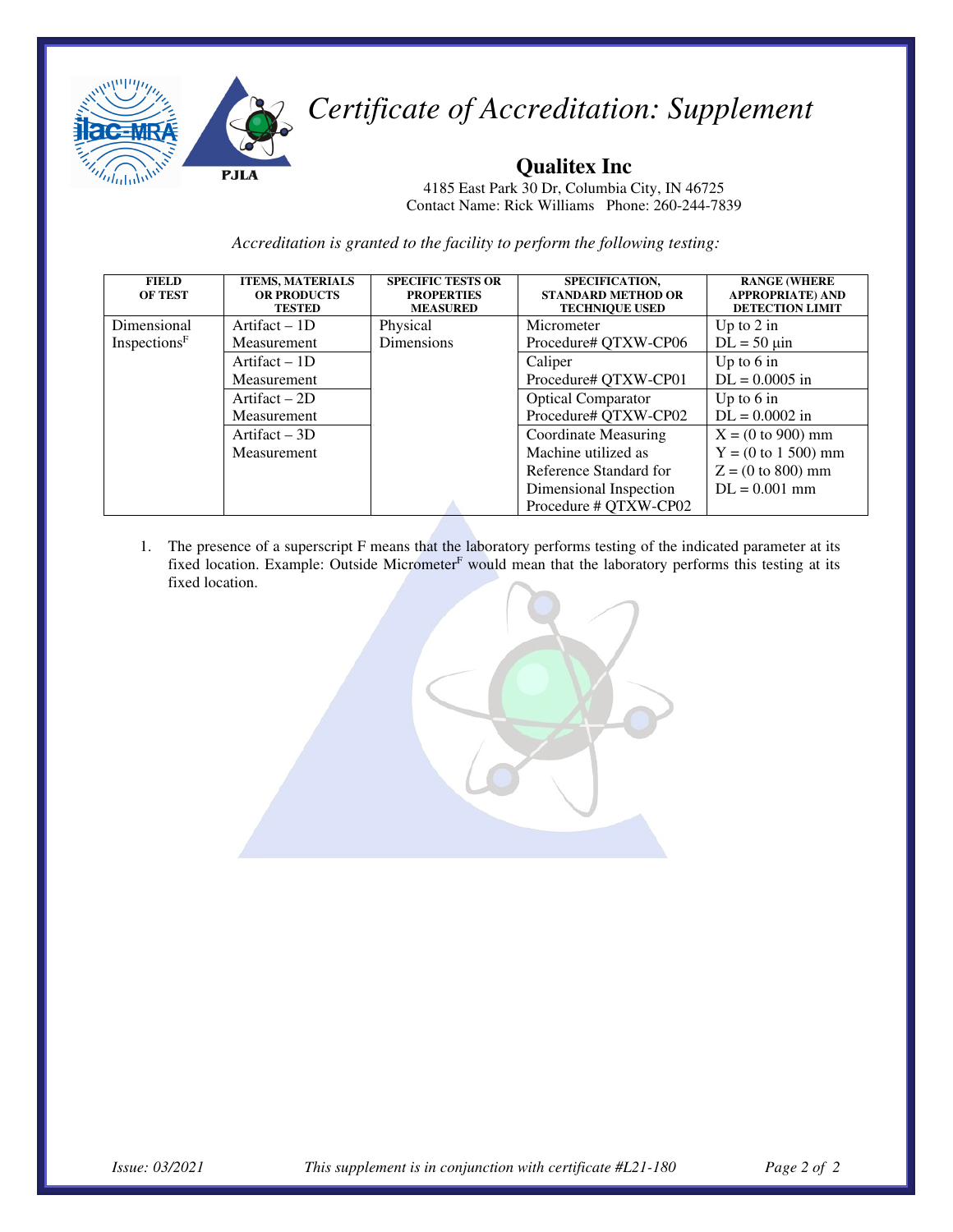

## PERRY JOHNSON LABORATORY ACCREDITATION, INC.

# *Certificate of Accreditation*

*Perry Johnson Laboratory Accreditation, Inc. has assessed the Laboratory of:* 

*Qualitex Inc 4185 East Park 30 Dr, Columbia City, IN 46725* 

*(Hereinafter called the Organization) and hereby declares that Organization is accredited in accordance with the recognized International Standard:* 

### **ISO/IEC 17025:2017**

This accreditation demonstrates technical competence for a defined scope and the operation of a laboratory quality management system (as outlined by the joint ISO-ILAC-IAF Communiqué dated April 2017):

> *Dimensional Calibration (As detailed in the supplement)*

Accreditation claims for such testing and/or calibration services shall only be made from addresses referenced within this certificate. This Accreditation is granted subject to the system rules governing the Accreditation referred to above, and the Organization hereby covenants with the Accreditation body's duty to observe and comply with the said rules.

For PJLA:

Teacy Synsyn

Tracy Szerszen President

Perry Johnson Laboratory Accreditation, Inc. (PJLA) 755 W. Big Beaver, Suite 1325 Troy, Michigan 48084

 *Initial Accreditation Date: Issue Date: Expiration Date:*  March 22, 2021 March 22, 2021 June 30, 2023 *Accreditation No.: Certificate No.:*  97221 L21-179

> *The validity of this certificate is maintained through ongoing assessments based on a continuous accreditation cycle. The validity of this certificate should be confirmed through the PJLA website: www.pjlabs.com*